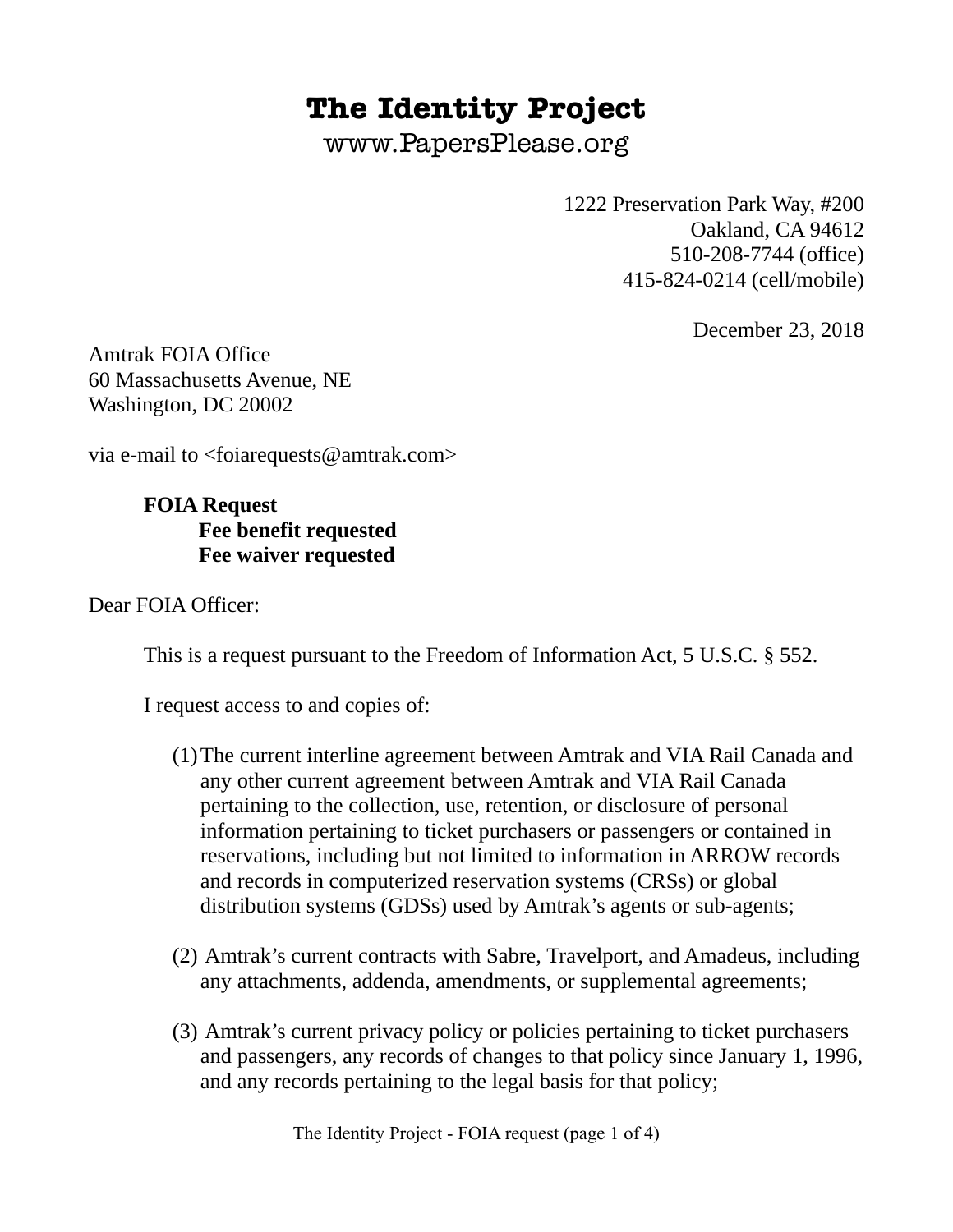- (4)Any Amtrak policies, procedures, terms, conditions, training materials, or instructions to staff, contractors, or ticket sales agents pertaining to the collection, use, retention, or sharing by Amtrak of personal information, including identity documents or other evidence of identity (a) collected in Canada or the European Union, (b) pertaining to passengers boarding trains in Canada, or (c) pertaining to passengers purchasing or holding tickets issued by agents or sub-agents of Amtrak in Canada or the European Union, by VIA Rail Canada, or by VIA Rail Canada or its agents or sub-agents;
- (5)Any policies, procedures, or communications within Amtrak, between Amtrak and VIA Rail Canada, or between Amtrak and other agencies concerning the applicability of Amtrak terms and conditions, including Amtrak's privacy policy or requirements for government-issued identity documents or other evidence of identity, to passengers traveling on tickets issued (a) in the European Union or Canada or (b) by VIA Rail Canada or its agents or sub-agents;
- (6)Any records pertaining to the legal basis for applying Amtrak conditions of carriage to passengers traveling on tickets issued in Canada or the European Union or the use, sharing, or transfer of data pertaining to such passengers;
- (7) Any Amtrak policies, procedures, terms, conditions, training materials, or instructions to staff, contractors, or ticket sales agents pertaining to compliance with (a) the Canadian Personal Information Protection and Electronic Documents Act (PIPEDA), (b) the European Union Data Protection Directive (Directive 95/46/EC), or (c) the European Union General Data Protection Regulation (GDPR), including but not limited to any policies or procedures for the exercise of access rights by data subjects;
- (8)Any records pertaining to (a) the legal basis for applying Amtrak conditions of carriage or requirements for evidence of identity to passengers traveling on tickets issued in Canada or the European Union, (b) the use, sharing, or transfer of data pertaining to such passengers, or (c) the applicability to Amtrak or to Amtrak's agents and contractors of the Canadian Personal Information Protection and Electronic Documents Act (PIPEDA), the European Union Data Protection Directive (Directive 95/46/EC), or the European Union General Data Protection Regulation (GDPR);
- (9)Any electronic file in which any of the above records are included;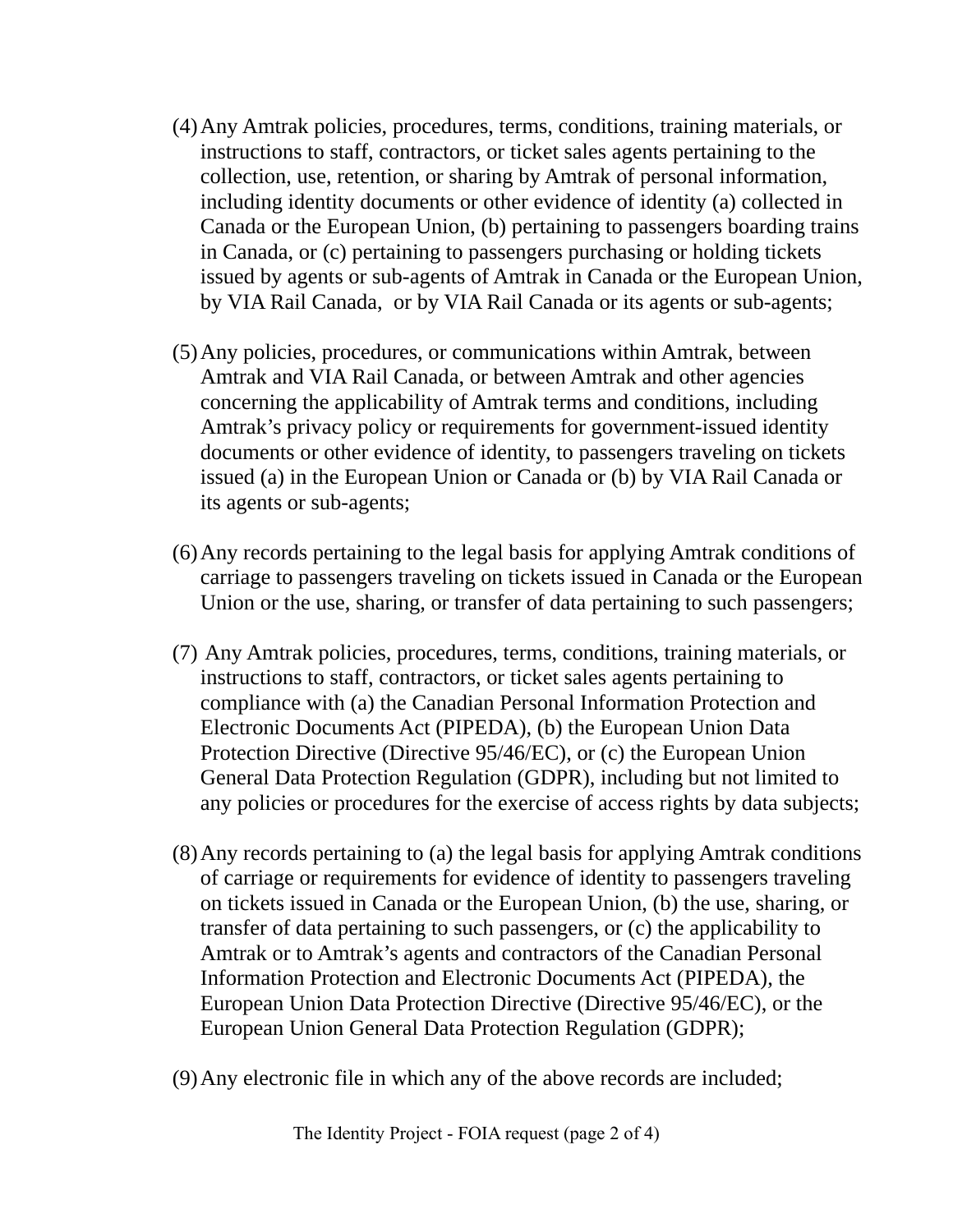(10) All metadata pertaining to any such file, including but not limited to the filename including any extension; the filesize in bytes, KB, MB, or GB; the name of the workstations, server, other device, or virtual server, or the label on the archival or backup media, in which the file was found; the path to the file on that device or in that filesystem; the creation, modification, and/or any other date(s) for the file, as stored in the filesystem in which it is found; and the owner and all permissions (creation, access, and modification) for the file in the filesystem in which it is found.

I request that all responsive records be provided in text-searchable electronic form, and that each responsive digital record be produced in the form of a discrete file.

With respect to any records held in electronic form, I request that they be provided in the original electronic form in which they are held, as complete bitwise digital copies of the original e-mail archive files, word processing files, or other electronic files, including any file headers, embedded metadata, and all other file content.

With respect to any e-mail messages included in the responsive records, I specifically request access to and copies of the raw "message source" files including all headers and attachments, fully expanded e-mail addresses, full addresses for address "aliases", full lists for "distribution list" aliases, and all related metadata.

I request that any PDF files be produced in test-searchable form. I request that image files not be substituted for responsive digital records of e-mail messages, word processing files, spreadsheets, or presentations, or other digital files containing text.

As a representative of the news media I am only required to pay for the direct cost of duplication after the first 100 pages. Through this request, I am gathering information on Amtrak policies and procedures that is of current interest to the public as part of widespread public interest in ID requirements for travel by common carrier and the handling of personal data pertaining to ticket purchasers and passengers.

There is particular interest in Amtrak's privacy policies and practices with respect to tickets issued in the European Union in Canada, in light of the substantial differences between relevant US, Canadian, and EU law and the recent changes to EU law through the enactment of the EU General Data Protection Regulation (GDPR).